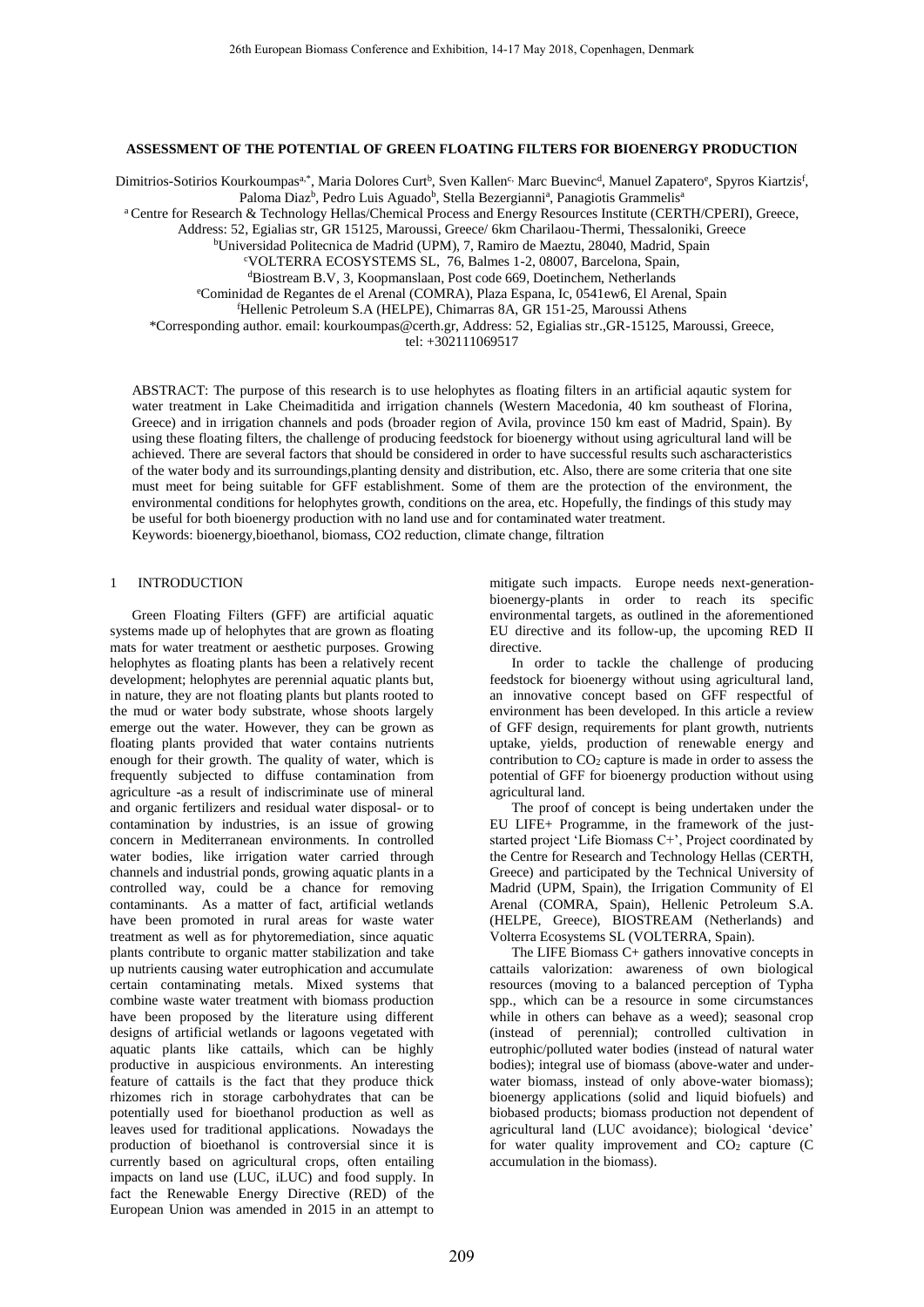## 2 LITERATURE REVIEW ON AQUATIC PLANT **SYSTEMS**

Literature on constructed (or artificial) wetlands and aquatic plant systems for waste water treatment (WWT) is extensive (see, for instance [\[1\]](#page-4-0),[\[2\]](#page-4-1),[\[3\]](#page-4-2)). Thus, constructed wetlands have been promoted in small agglomerations (<1000 equivalent inhabitants) and rural areas since long time ago [\[4\]](#page-4-3). Although the overall objective of constructed wetlands (CW) and aquatic plant systems (AQ) is the same (WWT), they are significant differences between them; aquatic plant systems do not rely on a substrate bed (gravel bed, in CW), they are based on floating plant species (ground-rooted plants, in CW) and provide more friendly sight than CW (specially, in case of subsurface flow CW). Artificial aquatic plant systems have been used for water treatment for more than thirty years; they have been described as shallow ponds with floating or submerged aquatic plants that provide surfaces on which decomposing bacteria grow and media for filtration and adsorption of solids, and transfer gases to and from the submerged parts of the plant and uptake nutrients from water.

Helophytes, also known as 'emergent plants', are a type of aquatic plant species in the Magnoliophyta Division that, in nature are rooted to the ground while they have emerging shoots (leaves and stems) which means that a large fraction of their body emerges above the water. They exhibit interesting morphological and physiological adaptations to aquatic environments, such as a special parenchyma (aerenchyme) with large intercellular spaces filled with air and downwards oxygenation activity that helps to improve water quality.

Helophytes are perennial plants with an annual development cycle that extends from spring to autumn in temperate climates. Shoots die off every autumn but the below-water plant parts remain alive; they have rhizomes rich in storage carbohydrates as perennating organs that enable spring re-growth.

Among the different species of helophytes, cattails stand out for their high biomass production potential; it can be said that they make the best use, in productivity terms, of the three growth medium components: soil and sediments (anchorage, nutrition), water (nutrition, biofilm surface) and air (gas exchange, photosynthesis, oxygen release). Due to that, in some aquatic environments of the World they can behave as invasive plants and have to be periodically removed to get rid of them. Literature data show that it is possible to take advantage of cattails growth for a number of applications when they are grown in a controlled way.

The common name 'cattail' refers to botanical species in the genus Typha (Family: Typhaceae, Class: Liliopsida). In nature, they grow in colonies nextto the banks of water bodies (lakes, ponds, and swamps), channels and slow-moving rivers. Typically they grow in a range of 30-80 cm water depth. A summary of the botanical description of Typha spp. is next. Habit.- Perennial herbs, with erect shoots, 1.5->3 m high. Leave.- Very long leaves, plano-convex proximally to thinly plane distally. Stems.- Flowering stems with two separate inflorescences at the upper end, a brown pistillate inflorescence followed by a staminate inflorescence with earlier maturity. Root system.- Abundant thin roots and horizontal, unbranched rhizomes, about 70 cm long, thick starchy, firm andscaly.

The widest spread species in Spain are T.latifolia and

T.domingensis, being the latter more tolerant to water contamination than the former.[\[5\]](#page-4-4)[\[6\]](#page-4-5)

Traditional and well-known applications of cattails are: roof thatching, handcrafted chairs, green forage (emergent plant parts), phytoremediation (metal accumulators), constructed wetlands (surface and subsurface flow wetlands, also named FWS & VSB), and gardening (ornamental ponds). Recently cattails have been proposed for aquatic treatment systems in which they have to be artificially grown like floating plants, and bioenergy, taking advantage of its high growth rate and biomass characteristics.

### 3 CRITERIA FOR GFF DEPLOYMENT

In this section, criteria for considering that a site could be suitable for GFF deployment are presented, withstanding that criteria are site-specific, i.e., each region or site should apply ad hoc criteria.

Special care should be taken to protect the environment and be respectful of natural areas so that the installation of GFF does not entail environmental impact costs. As a general rule, GFF should not be installed in natural areas; GFF is meant to be an artificial or constructed system for water quality improvement.

Furthermore, the target site should be first surveyed for the presence of Typha in order to prevent introduction of allochthonous species.

In addition, due to the fact that GFF is a biological system, the environmental conditions (climate, water quality) should be characterized to determine if they are suitable for Typha growth. Plants require nutrients to grow, which is the basis of using GFF for water improvement. In terms of macronutrients, well-fed mature cattail shoots contain about 1.1-1.3% N, 0.15-0.36% P (equivalent to 2.6-0.82% P2O5) and 1.42-2.84% K (1.71-3.43 K2O); obviously, if cattails are grown as floaters, macronutrients must come from water. In case of high water quality, cattails are not expected to grow properly. Although there are differences between Typha species, the range of pH tolerated by cattails is approximately 3-8.5, the range of temperatures for plant growth, 6-30ºC [\[7\]](#page-4-6).

In order to make a decision, the target area should be characterized for natural spaces, land use, climate, water resources, and water quality. Additionally, there are complementary data, such as agriculture and socioeconomics in the site that can be useful to understand the social effects of GFF. Once GFF is established, their performance and environmental effects are recommended to be monitored.

Therefore, a baseline study is highly recommended that gathers data of the target site on the following aspects:

Characterization of the area:

- Geographic situation: country, region, coordinates (latitude, longitude), altitude, topography.
- Hydrology and water resources: river basin, rivers/streams.
- Climate: bioclimatic classification or Koppen climate category; means of temperature, rainfall, solar radiation (according to historical series of the closest meteorological station).
- Land use: land area (at the closest scale, e.g., municipality of county level), agricultural land, arable land, forest area, permanent cropland.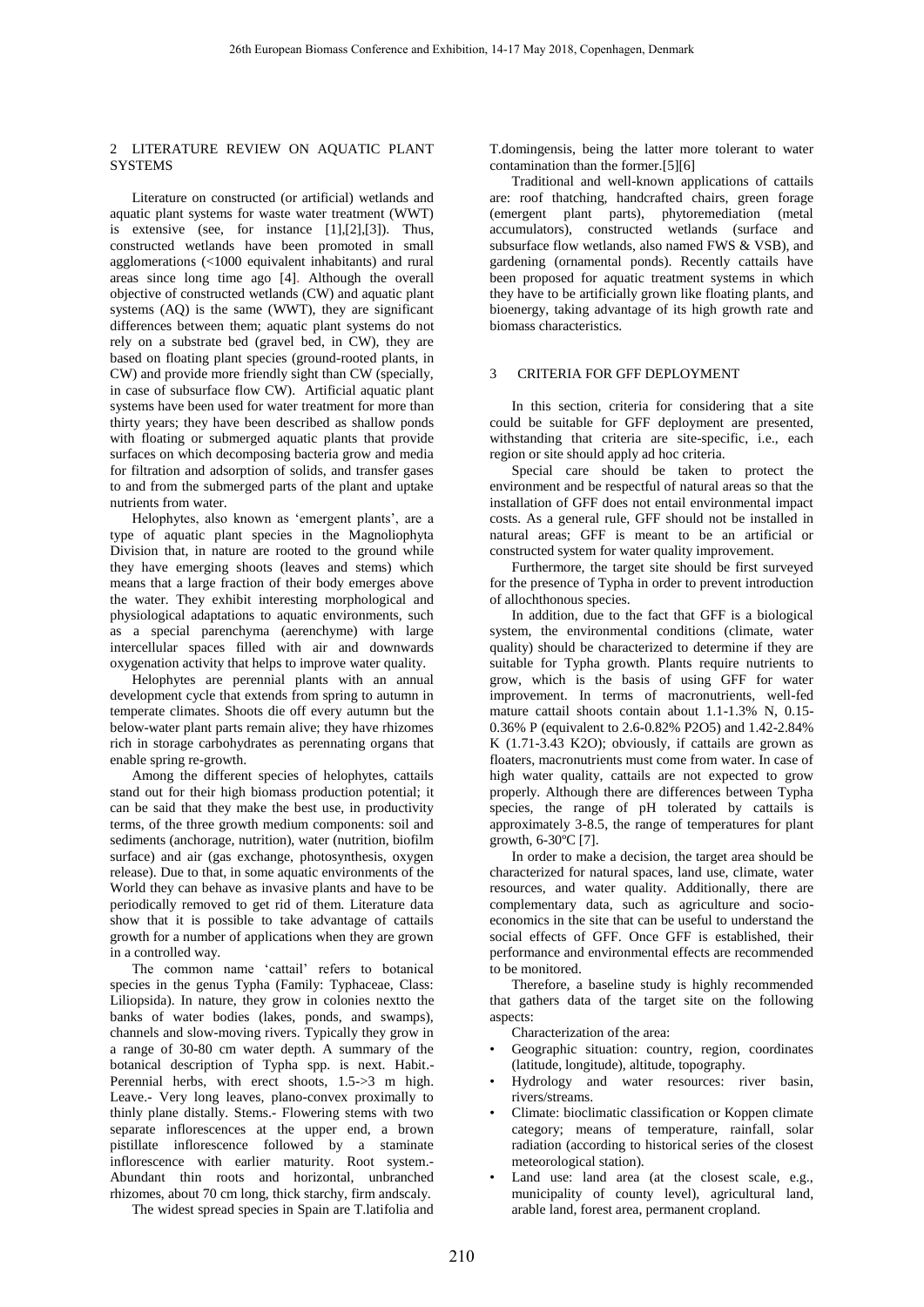- Biodiversity-Ecosystems: natural protected areas, Natura 2000, categories (national park, LIC, ZEPA, etc); if any, give a brief description; vegetation, fauna.
- Agriculture: main crops, orchards, yields, current management practices, irrigation/dry crops data; if available for the area under study, provide data on agro-environmental indicators.
- Socio-economic data: population density, age pyramid, rural population, occupation, unemployment, rent, social and economic indicators, industries, etc.

## 4 DESCRIPTION OF THE DEMO SITES

4.1 Irrigation channels & ponds at El Arenal in Spain

This area comprises a series of irrigation channels and water storage ponds used to irrigate a surface of 3.000 Ha. The agricultural region of El Arenal is located in the Ávila province, approx. 150 km east of Madrid.

The Comunidad de Regantes has 1,500 members, many small holders as in total 4,000 plots are registered for irrigation. The climate of the area responds to a dry Mediterranean climate with short winters and long dry summers, which determines that irrigation is a necessity.

Even though that most of the water comes from mountains and is collected in a system of ponds, the quality of the water used in the irrigation system is variable, since it is often subject to diffuse pollution (from agricultural activities like livestock wastes and agro-chemicals). The main crops in the area are fruit trees (cherries, chestnut, figs and grapes), vegetables and some cereals, mainly for forage (alfalfa, barley and vetch). The water volume managed by this irrigation community is approx. 4,000 m3/ha/year.

### 4.2 Irrigation channel and lake Cheimaditida inGreece

It is located approx. 40 km southeast of Florina in Northwest Greece, Region of Western Macedonia. The lake is one of the few remaining freshwater lakes in Greece and is surrounded by extensive marshes with reeds (Phragmites sp). The wetland is rich in flora, fauna and habitat diversity. It supports six habitat types listed under Annex I of the EU Habitats Directive (92/43/EEC).

The lake complex does not receive any industrial waste directly. However, it receives pollutants through precipitation due to coal incineration in the nearby power stations and run-off from the drainage area. Lake Cheimaditida also receives agriculture run-off through a connecting ditch with Zazari and wastewater from upstream communities. The main source of pollutants and nutrients for Lake Zazari is torrent Sklithros that collects waste waters of all upstream communities. The central drainage system of irrigation canal extends from the spillway of Lake Cheimaditida to the sluice gate near Rodona's village area. The canal is bordered on one side with croplands while on the other side extends the Amyntaio coal mine. The canal continues flowing about 110m up to the bridge at "Bramor" area and finally ends at Amyntas stream.

### 5 DESIGN OF GFF

In what concerns the design of GFF, the factors that should be considered, in order to reach to successful results are given below:

- Characteristics of the water body and its surroundings. The design may vary as a function of the type of water body intended for GFF (stream, lake, pond or channel), width, water depth, flow and accessibility. It is critical to choose a convenient place for GFF installation; it has to be accessible by foot and by vehicle so that operators are able to take to the banks all materials needed; preferably, banks should not have abrupt edges, i.e. GFF sites should be chosen with smooth slope banks and free of high/thick vegetation.
- Density and distribution. Planting density should be optimized to the site and the distribution of the plants balanced. In Figure 1, some models of planting density and plant distribution are shown. Every position (hole) in the sheet should not be planted; some empty positions around a planted position are needed to make room for new shoots and facilitate their emergence. For the GA-UPM conditions, the recommended planting density is 16-20 plants/m<sup>2</sup> ; lower planting density is cheaper (less plantlets, less labor) but it will take more time to form a thick plant mat.

# Project BlomassO+Life16 OCM/GR/000044 NV Plant density and distribution

| $\circ$ $\circ$ $\circ$<br>$\circ \circ \circ \circ$<br>$\circ\circ\circ$<br>$\circ$ $\circ$ $\circ$<br>$\circ$ $\circ$<br>$\circ \circ \circ \circ$<br>000<br>----<br>$\circ$ $\bullet$ $\circ$<br>$\circ$ $\circ$ $\circ$<br>$\circ$ $\circ$ $\circ$<br>----<br>$\bullet$<br>$\bullet$<br>ິ<br>ౌం<br>٠<br>$\bullet$<br>$\bullet$<br>$\bullet$<br>ెంంం<br>$\circ$ $\circ$ $\circ$ | $\bullet$ $\bullet$ $\bullet$<br>$\bullet$ $\bullet$ $\bullet$<br>8°80<br>$\circ\circ\circ$<br>$\circ$ $\circ$ $\circ$<br>---<br>$\circ \circ \circ \circ$<br>ంం<br>$\circ\circ\circ\circ$<br>$\bullet$ $\bullet$<br>.<br>$\circ$ $\circ$<br>$\bullet$<br>$\circ$ $\circ$ $\circ$<br>---<br>$\circ\circ\circ\circ$<br>◛<br>$\bullet$<br>$\bullet$             | $\bullet$<br>$\bullet$<br>67<br>$\circ \circ \circ$<br>÷<br>$\circ$ $\bullet$<br>ď<br>$\circ$ $\circ$<br>$\circ$ $\circ$<br>ించి<br>$\circ\circ\circ$<br>$\bullet$<br>$\bullet$ $\bullet$<br>----<br>$\rightarrow$ $\rightarrow$<br>G<br>$\circ$ . $\circ$<br>$\bullet$ $\bullet$<br>$\bullet$<br>ించి<br>-<br>$\mathbf{r}$<br>$\circ \circ \circ \circ$<br>$\bullet$<br>$\bullet$<br>$\bullet$ | $\bullet$ $\bullet$ $\bullet$<br>0000<br>$\bullet$ $\bullet$<br>----<br>$\circ$ $\circ$<br>$\circ \circ \circ \circ$<br>ಕಿಂದ<br>.<br>$\circ\circ\circ\circ$<br>$\bullet \circ \bullet$<br>- - - -<br>---<br>$  -$<br>$\bullet$ $\bullet$<br>$\circ \circ \circ \circ$<br>$\circ$ $\circ$                                                                                                                                            | $\sim$ $\sim$<br>8000<br>$\sim$ $\sim$ $\sim$<br>$\bullet$ . $\bullet$ . $\bullet$<br>---<br><b>0000</b><br>---<br>$\circ\circ\circ$<br>000<br>$\bullet\bullet\bullet\bullet$<br>ిిి<br>---<br>0.0.0.0<br>---<br>$\circ \circ \circ \circ$<br>--- |
|------------------------------------------------------------------------------------------------------------------------------------------------------------------------------------------------------------------------------------------------------------------------------------------------------------------------------------------------------------------------------------|---------------------------------------------------------------------------------------------------------------------------------------------------------------------------------------------------------------------------------------------------------------------------------------------------------------------------------------------------------------|-------------------------------------------------------------------------------------------------------------------------------------------------------------------------------------------------------------------------------------------------------------------------------------------------------------------------------------------------------------------------------------------------|-------------------------------------------------------------------------------------------------------------------------------------------------------------------------------------------------------------------------------------------------------------------------------------------------------------------------------------------------------------------------------------------------------------------------------------|---------------------------------------------------------------------------------------------------------------------------------------------------------------------------------------------------------------------------------------------------|
| $\bullet$ $\bullet$<br>$\bullet$<br>$\circ$ $\circ$ $\circ$<br>$\sim$<br>$\bullet$<br>ີ໐ັ໐<br>$\circ$ $\circ$<br>$\bullet$<br>$\circ$ $\circ$ $\circ$<br>$\circ$ $\circ$<br>$\bullet$<br>ఄౣఄ<br>$\circ\circ\circ\circ$<br>$\bullet$ $\bullet$ $\bullet$<br>$\circ$ $\circ$ $\circ$<br>$\circ$ $\circ$<br>$\circ$ $\circ$ $\circ$<br>$\circ \circ \circ$<br>.<br>$-1$               | ິ<br>$\bullet$<br>$\bullet$<br>ౌ<br>$\circ \circ \circ$<br>$^{\circ}$<br>$\mathcal{F}$<br>$\circ \circ \circ$<br>$e^{\circ}$<br>$\bullet$<br>$\bullet$<br>$\bullet$<br>0.000<br>-<br>$\circ$<br>$\circ \circ \circ \circ$<br>$\bullet$<br>$\bullet$ $\bullet$<br>$\circ\circ\circ\circ$<br>$\bullet$ $\bullet$<br>----<br>$\bullet$<br>$\bullet$<br>$\bullet$ | $\bullet$<br>$\bullet$<br>-<br>----<br>$\bullet\circ\bullet$<br>ింిం<br>$\circ \circ \circ \circ$<br>$\boldsymbol{\sigma}$ or<br>$\circ \circ \circ \circ$<br>$\circ \circ \circ$<br>ించి<br>ింి<br>ింిం<br>$\circ$ $\bullet$<br>- -<br>Go<br>$\circ\circ\circ$                                                                                                                                 | $\circ$ $\circ$<br>$\bullet$<br>$\circ \circ \circ \circ$<br>$\bullet\circ\bullet$<br>$\circ \circ \circ \circ$<br>$\circ$ $\circ$<br>$\circ \circ \circ \circ$<br>$\bullet$ $\bullet$<br>$\circ$ $\circ$ $\circ$<br>$\mathbf{e}$<br>$\bullet$<br>$\bullet$<br>లించ<br>Φ.<br>$\circ$ $\circ$ $\circ$<br>$\circ$ $\bullet$ $\circ$<br>$\circ \circ \circ \circ$<br>$\bullet$<br>$\bullet$<br>80<br>$\circ$<br>$\bullet$<br>$\bullet$ | . .<br>-<br>$\circ$ $\circ$ $\circ$<br>ఄఄఄఄ<br>ೕಁೢಁೢ<br>ၟၟၟၟၟ<br>ၟၟၟၟၟ<br>$\sim$ $\sim$ $\sim$<br>$\circ \circ \circ \circ$<br>---<br>0.0.00<br>---                                                                                               |

**Figure 1:** Planting density and models of plant distribution**.**

Size, shape, layout and quantity. Size: area intended to be occupied by GFF; shape: rectangular or square shape (note that EPSS are rectangular); layout: sheet placement on the water body (close to the bank, or in the middle of the water body…); GFF units: number of independent GFF per water body. Some examples are given in Figure 2. The harvesting procedure and tools/machinery to be used should be taken into account as well, when making a decision on size, shape and layout.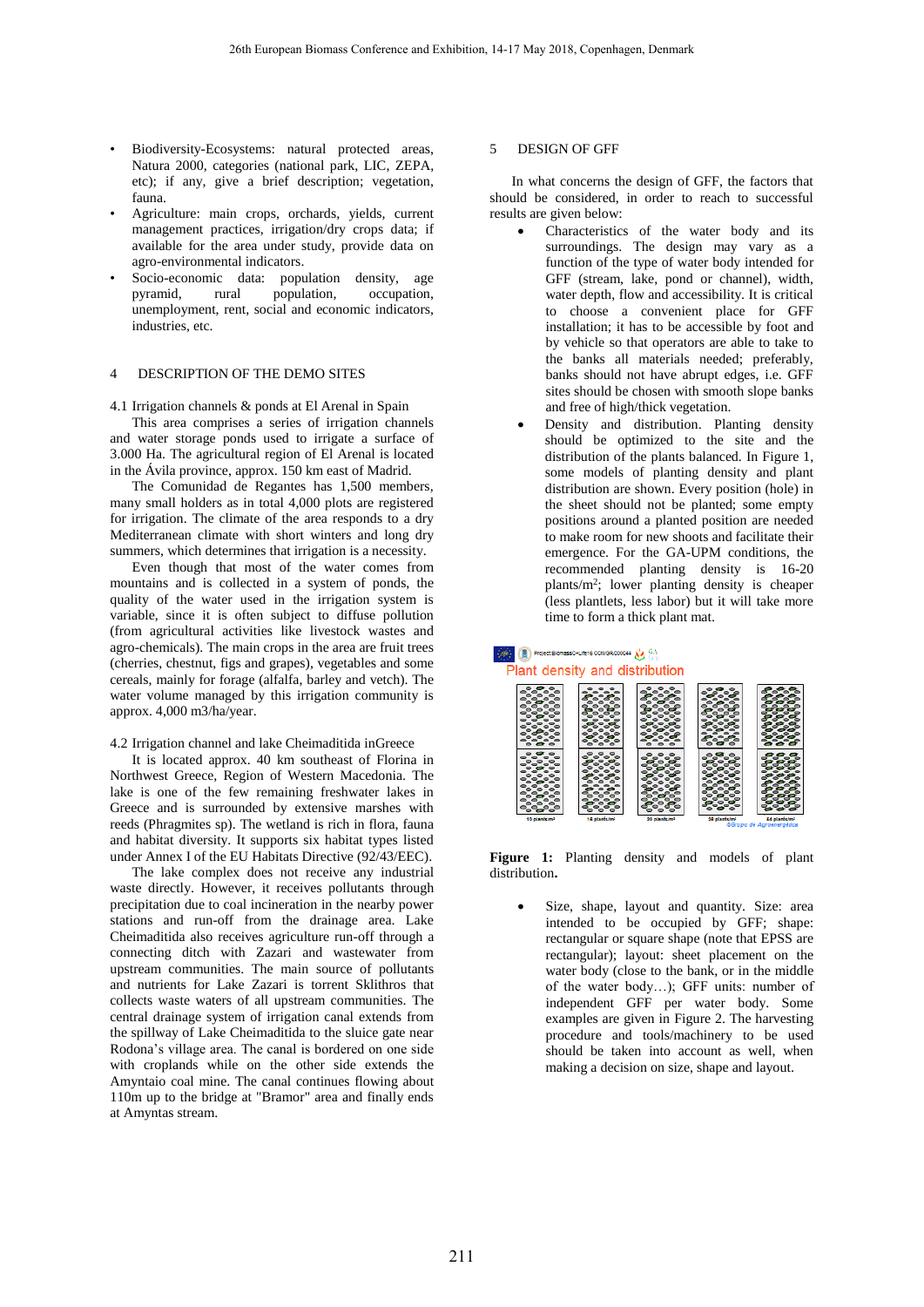

**Figure 2:** Examples of four different designs; green areas represent a GFF, whilst blue areas represent free water surface.

## • Anchoring procedure

Two systems are proposed according to water body type. In lagoons, ponds or lakes, anchorage to the bottom by means of ballast or weights **(**Figure 3).



**Figure 3:** GFF anchorage to the bottom by means of ballasts.

In irrigation channels, rivers or streams, a lateral anchorage to the banks with the help of pegs/spikes/sturdy sticks, or to a tree trunk; an optional coil spring is recommended in case that water height varies over the seasons (Figure 4).



**Figure 4:** GFF anchorage to the banks.

## 6 EXPECTED RESULTS

The project seeks to achieve the following concrete results:

• Achieve a reduction of GHG emissionsof approx. 250 tons of CO2. This will be monitored through a detailed LCA STUDY

which will measure the total  $CO<sub>2</sub>$  emitted in tons/ha for the production of macrophyte biomass compared to traditional fuel crops like wheat or corn. In addition, we expect to prove that market uptakeof Biomass C+ can reduce significantly indirect Land-Use Change. This will be quantified through a comparative analysis of productivity ratios in ton/hectare.

- Demonstrate that the Biomass C+ concept can be implemented in any kind of large water body on an industrial scale. This project will prove that GFF can also be utilized in areas where climate, water flow and temperature cannot be controlled. A detailedmanualof required adjustments will be produced, including an innovative floating tray system and sods, to establish the GFF efficiently at the beginning of each season.
- Demonstrate proof of concept both at lab and industrial scalethat the sustainably produced biomass can be effectively converted into bioethanol and blended into biofuel. Yields of 15 tons of dry matter per hectare of GFF are expected to produce 2,600 liters of bioethanolthat can be blended into at least 26,000 liters of biofuel, making this biomass source competitive against wheat.
- Demonstrate the efficacy of the macrophyte as a green filter and water quality improvement of at least 30% at the demonstration sites, both in biological terms (e.g. reduction in algae blooming) and in physical-chemical terms (reduction of pollutants). Improvement in local flora and fauna will also be monitored.
- Set up replication of results and market uptake during the project's lifetime. Partners will be in contact with potential replication agents since the beginning of the project and provide training and advice to third parties interested in developing the Biomass C+ system on a commercial scale.
- Develop an effective business plan, including cost-benefit analysis and modelling for industrial scale-up. EU production of bioethanol tripled between 2000 and 2014 and has reached a total of 6.7 billion liters, with a market value of nearly €8 billion, but EU dependence on biofuel imports (1.2 billion liters annually) is rising. A new, cost-effective and truly sustainable biomass source would be very interesting for the 60 major European bioethanol producers in Europe.

Till now, the first results prove that, in non-protected water bodies that contain nutrients for plant growth, it would be possible to capture  $6.14$  kg  $CO<sub>2</sub>$  per GFF installed m<sup>2</sup> ( $\leftrightarrow$  61 t CO<sub>2</sub> captured per GGF ha) and yield 5.73 MJ energy (bioethanol) per GFF m<sup>2</sup>. A preliminary design for the bioreactor for the utilization of produced biomass will be performed. Finally, the basic requirements for the utilization of the produced bioethanol in existing refinery will be determined.

### 7 CONCLUSIONS

The Biomass C+ project contributes to the EU's climate change mitigation objective regarding Land-use,